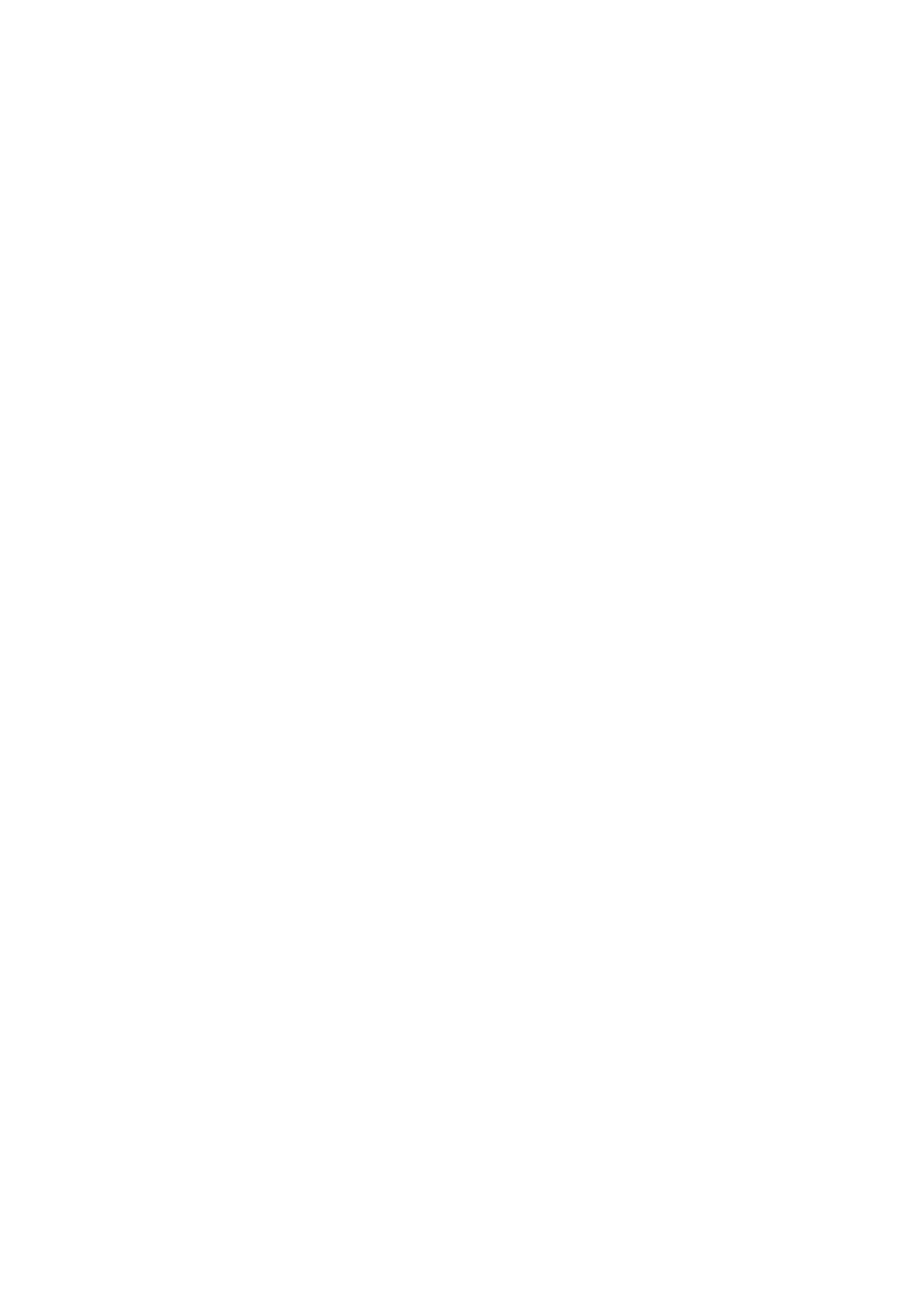## BRANDS HATCH SOLO PRACTICE PRACTICE - 5 LAP TIMES

| Lap | Time     |
|-----|----------|
|     |          |
| 3   | 1:13.248 |
| 4   | 1.14211  |
| 5   | 1:12.881 |
| 6   | 1:12.171 |
| 7   | 1:09.566 |
| 8   | 1:08.986 |
|     |          |

| <b>Elliott Peach</b> |          |  |
|----------------------|----------|--|
| <b>START</b>         |          |  |
|                      |          |  |
| 2                    | 1:17.500 |  |
| 3                    | 1:12.925 |  |
|                      | 1:11.705 |  |

| <b>Finley Arscott</b> |          |  |  |
|-----------------------|----------|--|--|
| <b>START</b>          |          |  |  |
| 1                     |          |  |  |
| 2                     | 1:16.067 |  |  |
| 3                     | 1:16.056 |  |  |
| 4                     | 1:12.474 |  |  |
| 5                     | 1:12.210 |  |  |

| <b>Gary Cutts</b> |          |  |
|-------------------|----------|--|
| <b>START</b>      |          |  |
| 1                 |          |  |
| 2                 | 1:07.279 |  |
| 3                 | 1:04.985 |  |
| 4                 | 1:04.563 |  |
| 5                 | 1:06 415 |  |
| 6                 | 1.07 724 |  |
| 7                 | 1:06.869 |  |
| 8                 | 1.07114  |  |
| g                 | 1:05.233 |  |

| Greg Gibson  |          |  |
|--------------|----------|--|
| <b>START</b> |          |  |
|              |          |  |
| 2            | 1:15.989 |  |
| 3            | 1:15.414 |  |
|              | 1.18.544 |  |

| <b>Harley Prebble</b> |          |  |
|-----------------------|----------|--|
| <b>START</b>          |          |  |
| 1                     |          |  |
| 2                     | 1:00.998 |  |
| 3                     | 1:00,570 |  |
| 4                     | 1:01 910 |  |
| 5                     | 1.02 422 |  |
| հ                     | 1:00.385 |  |

| Lap<br>7                             | Time<br>59.605                                                                               |
|--------------------------------------|----------------------------------------------------------------------------------------------|
|                                      | Hayden Rushton<br><b>START</b>                                                               |
| 1<br>2                               | 1:10.776                                                                                     |
| lan Feeley                           |                                                                                              |
|                                      | <b>START</b>                                                                                 |
| 1<br>2<br>3<br>4<br>5<br>6<br>7<br>8 | 1:14.717<br>1:13.500<br>1:14.178<br>1:12.932<br>1:15.411<br>1:14.115<br>1:12.574             |
|                                      | James McHardy                                                                                |
|                                      | <b>START</b>                                                                                 |
| 1<br>2<br>3<br>4<br>5<br>6           | 1:02.741<br>1:02.521<br>1:01.942<br>1:04.658<br>1:02.883                                     |
|                                      | Jeff Douthwaite                                                                              |
|                                      | <b>START</b>                                                                                 |
| 1<br>2<br>3<br>4                     | 1:21.832<br>1:18.160<br>1:19.902                                                             |
|                                      | John Tatham                                                                                  |
| 1                                    | <b>START</b>                                                                                 |
| 2<br>3<br>4<br>5<br>6<br>7<br>8<br>9 | 1:13.986<br>1:07.344<br>1:06.437<br>1:10.599<br>1:11.730<br>1:06.174<br>1:05.249<br>1:04.618 |
| John Ward                            |                                                                                              |
|                                      | <b>START</b>                                                                                 |

| Lap | Time     |
|-----|----------|
|     |          |
| 1   |          |
| 2   | 1:14.045 |
| 3   | 1:13.204 |
| 4   | 1:14.505 |
|     |          |

| <b>Keith Higgs</b> |          |  |
|--------------------|----------|--|
| START              |          |  |
| 1                  |          |  |
| 2                  | 1:19.983 |  |
| 3                  | 1:17.537 |  |
|                    | 1:21.158 |  |

| Lee Marks    |          |  |  |
|--------------|----------|--|--|
| <b>START</b> |          |  |  |
| 1            |          |  |  |
| 2            | 1:10.424 |  |  |
| 3            | 1:10.277 |  |  |
| 4            | 1.10450  |  |  |
| 5            | 1.15773  |  |  |
| 6            | 1.12647  |  |  |
| 7            | 1:09.589 |  |  |
| 8            | 1:08.763 |  |  |
| g            | 1:07.599 |  |  |

| Lewis Rees |          |  |
|------------|----------|--|
| START      |          |  |
| 1          |          |  |
| 2          | 1:13.145 |  |
| 3          | 1.13225  |  |
| 4          | 1:15.466 |  |
| 5          | 1:13.947 |  |
|            |          |  |

| Malcolm Collier |          |
|-----------------|----------|
| START           |          |
| 1               |          |
| 2               | 1:20.635 |
| ٩               | 1:24.466 |

| Mark Wardle  |          |
|--------------|----------|
| <b>START</b> |          |
| 1            |          |
| 2            | 1:18.041 |
| 3            | 1.18 686 |
| 4            | 1.18921  |
| 5            | 1:18.001 |
| 6            | 1.18 120 |
| 7            | 1:17.068 |
| 8            | 1:15.235 |

16/03/2019 - 10:12 / Page 2/3<br>NG Timing Team  $\frac{\text{VOLA}}{\text{V}}$